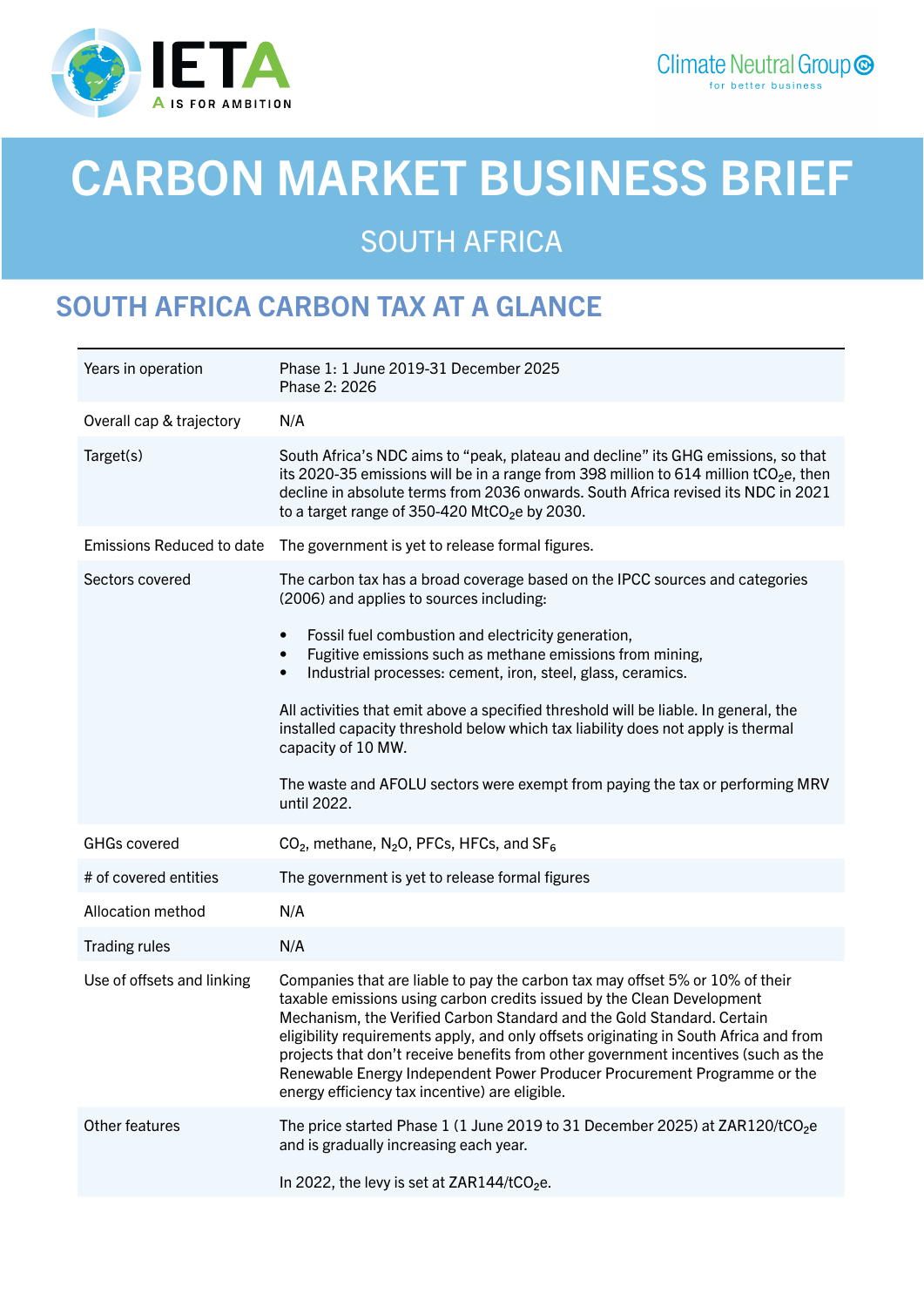| Penalties for<br>non-compliance | The Carbon Tax is considered an environmental levy, not a tax, as contemplated<br>in Section 54A of the Customs and Excise Act 91 of 1964. Thus the administrative<br>actions, as well as the collection and payment of the levy, are also regulated by the<br>Customs and Excise Act. Penalties for non-compliance with the carbon tax would<br>impose a criminal penalty upon conviction and/or an administrative penalty in terms<br>of the Customs and Excise Act |
|---------------------------------|-----------------------------------------------------------------------------------------------------------------------------------------------------------------------------------------------------------------------------------------------------------------------------------------------------------------------------------------------------------------------------------------------------------------------------------------------------------------------|
| Use of revenues                 | The carbon tax is revenue-neutral during the first phase. Revenue recycling<br>measures complement the carbon tax regime to:                                                                                                                                                                                                                                                                                                                                          |
|                                 | Address concerns about the impacts of the carbon tax on the competitiveness<br>$\bullet$<br>of firms operating in international markets (eg, via tax reductions, tax<br>incentives)<br>Help address any potential negative impacts on the welfare of poorer<br>$\bullet$<br>households (in particular for energy and transport).                                                                                                                                      |

## MAJOR DEVELOPMENTS

In September 2020, South Africa submitted a Low Emissions Development Strategy to the UNFCCC in accordance with Article 4 of the Paris Agreement. This set out an ambition to "commit to ultimately moving towards a goal of net zero carbon emissions by 2050". Domestic legislation to help deliver this long-term ambition was published on 11 October 2021 – the National Climate Change Bill. This Bill transitions South Africa's carbon budget system from being voluntary to mandatory, and will be aligned with the carbon price. Section 24 (3) imposes a higher tax rate as a penalty for emissions exceeding the carbon budget. Further, there is no provision to permit unused budget to be carried forward to the following tax year.

To support in advising on South Africa's climate change response, President Cyril Ramaphosa also established a Presidential Climate Change Coordinating Commission at the end of 2020.

The Glasgow COP in 2021 saw South Africa secure a concessional finance commitment of \$8.5 billion to support a just transition to a low-carbon economy. The funding was secured through a partnership with the US, UK, France, Germany and the EU, and will enable South Africa to access these funds in the next two to three years to support NDC targets.

A further development was the launch of a consultation in January 2022 on a 'Draft Framework for Approval of Domestic Standards', which is seen to support job creation, develop local capacity and importantly cater for small-scale and micro community projects and unlock potential in the AFOLU sector.

#### MARKET COMMENTARY

The South African carbon tax came into force on 1 June 2019. The tax started at R120/tCO2e and the first phase was due to end in 2022. However, on 23 February 2022, Finance Minister Enoch Godongwana announced in the Budget Speech that the carbon tax rate will be increased by R10 to R144, and that Phase 1 is extended to December 2025. The intent is that the tax rate will reach \$20 per tonne (around ZAR 310/t) during Phase 1 and \$30 by 2030. Further, the Minister announced the importance of a just transition and that the Presidential Climate Finance Task Team would be working on accessing international finance.

Emitters are eligible for a range of relief measures, which include:

- a basic tax-free allowance of 60% is offered to all;
- emitters with process or fugitive emissions are eligible for a further 10%;
- a variable tax-free allowance for trade-exposed sectors (up to a maximum of 10%);
- emitters with above average performance relating to sectoral benchmarks will be eligible for additional allowance up to a maximum of 5%; and,
- a further 5% can be applied by companies that have developed an annual carbon budget and report it to the government.